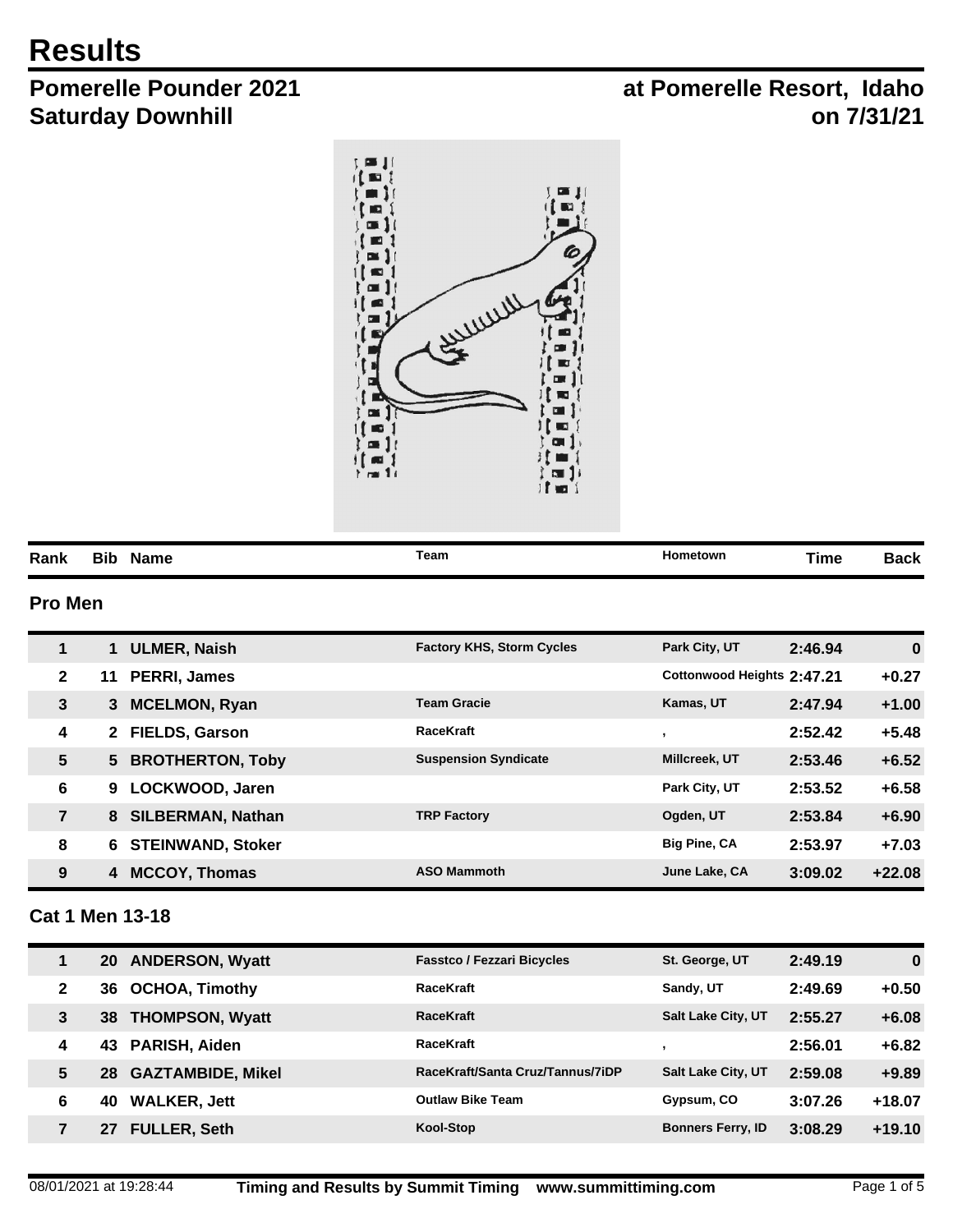| Rank           | Bib  | <b>Name</b>              | <b>Team</b>                            | Hometown                   | Time       | <b>Back</b> |
|----------------|------|--------------------------|----------------------------------------|----------------------------|------------|-------------|
|                |      | <b>Cat 1 Men 19-29</b>   |                                        |                            |            |             |
| 1              | 25   | <b>DENWALT, Erik</b>     | EXT-USA, 100 Percent Bike              | North Salt Lake, UT        | 3:03.83    | 0           |
| 2              | 30   | <b>HIGGS, Tate</b>       | The Bike Shoppe                        | Pleasant View, UT          | 3:22.04    | $+18.21$    |
|                | 22   | <b>BURRELL, Ethan</b>    |                                        | Spanish Fork, UT           | <b>DNS</b> |             |
|                |      | Cat 1 Men 30-39          |                                        |                            |            |             |
| 1              |      | 26 FAIRCLOTH, David      | <b>MFT / Dang Shades</b>               | Salt Lake City, UT         | 2:52.32    | $\bf{0}$    |
| $\mathbf{2}$   | 37   | <b>RUMMAGE, Gary</b>     | <b>EXT-USA</b>                         | Salt Lake City, UT         | 2:58.83    | $+6.51$     |
| 3              | 21   | <b>BAMGARTNER, Robbi</b> |                                        | Orem, UT                   | 3:01.63    | $+9.31$     |
| 4              | 44   | <b>BUTLER, Aaron</b>     | <b>MFT/ButlerEX</b>                    | PAYSON, UT                 | 3:02.79    | $+10.47$    |
| 5              | 42   | <b>ZAVIDICH, Ivo</b>     | <b>Chile</b>                           | Salt lake, UT              | 3:04.23    | $+11.91$    |
| 6              | 34   | <b>MCINNIS, Kyle</b>     | We Norwegians Clothing / Summit So     | Cottonwood Heights 3:06.52 |            | $+14.20$    |
| 7              | 35   | <b>NELSON, Justin</b>    | Outlaw, Deity, E-thirteen, Nezium, Arm | AmericanFork, UT           | 3:28.09    | $+35.77$    |
|                |      | <b>Cat 1 Men 40-49</b>   |                                        |                            |            |             |
| 1              | 23   | <b>CANFIELD, Chris</b>   | <b>Suspension Formulas</b>             | Layton, UT                 | 2:51.85    | $\bf{0}$    |
| $\mathbf{2}$   | 24   | <b>DAMUAG, Sheridan</b>  | Bohemian brewery, laketown bicycle     | Phoenix, AZ                | 3:10.77    | $+18.92$    |
| 3              | 33.  | <b>MAYNARD, Ben</b>      |                                        | Heber, UT                  | 3:13.19    | $+21.34$    |
| Cat 1 Men 50+  |      |                          |                                        |                            |            |             |
| 1              | 29   | <b>GILLESPIE, james</b>  | mojo wheels/cush core/shiftys/fox      | westminister, CO           | 3:14.93    | $\bf{0}$    |
| $\mathbf{2}$   | 39 - | <b>VANDERPOOL, Jerry</b> | <b>TRP Factory Racing</b>              | Boise, ID                  | 3:53.50    | $+38.57$    |
|                |      | <b>Cat 2 Men 13-15</b>   |                                        |                            |            |             |
| 1              |      | 92 TAYLOR, Jacob         | Racekraft - Go Ride Draper             | Draper, UT                 | 2:52.57    | 0           |
| $\mathbf 2$    | 78   | <b>OCHOA, Mattox</b>     | RaceKraft                              | Sandy, UT                  | 2:52.79    | $+0.22$     |
| $\mathbf{3}$   | 77   | <b>MARKHAM, Luke</b>     | Racekraft, go-ride                     | Salt lake city, UT         | 2:53.02    | $+0.45$     |
| 4              | 47   | <b>SALLIOTTE, Payden</b> | <b>Venom DH Racing</b>                 | Medford, OR                | 3:09.28    | $+16.71$    |
| 5              | 87   | <b>SIELAFF, Parker</b>   | <b>Native Builders</b>                 | Boise, ID                  | 3:13.24    | $+20.67$    |
| 6              | 65   | <b>FARNUNG, Ethan</b>    |                                        | Eagle, ID                  | 3:14.62    | $+22.05$    |
| $\overline{7}$ | 84   | <b>REINKE, Asher</b>     |                                        | Filer, FL                  | 3:23.23    | +30.66      |
| 8              | 67   | <b>HIGLEY, Davis</b>     |                                        | Twin Falls, ID             | 3:24.98    | $+32.41$    |
| 9              | 71   | <b>KENT, Spencer</b>     | K <sub>3</sub> D                       | Pocatello, ID              | 3:53.90    | $+1:01.33$  |
|                |      | <b>Cat 2 Men 16-18</b>   |                                        |                            |            |             |
| 1              |      | 64 EVANS, Nicholas       | <b>BAR Racing Team</b>                 | No. Ogden, UT              | 2:53.82    | 0           |
| 2              | 81   | POPE, Keaton             |                                        | North Ogden, UT            | 2:58.41    | $+4.59$     |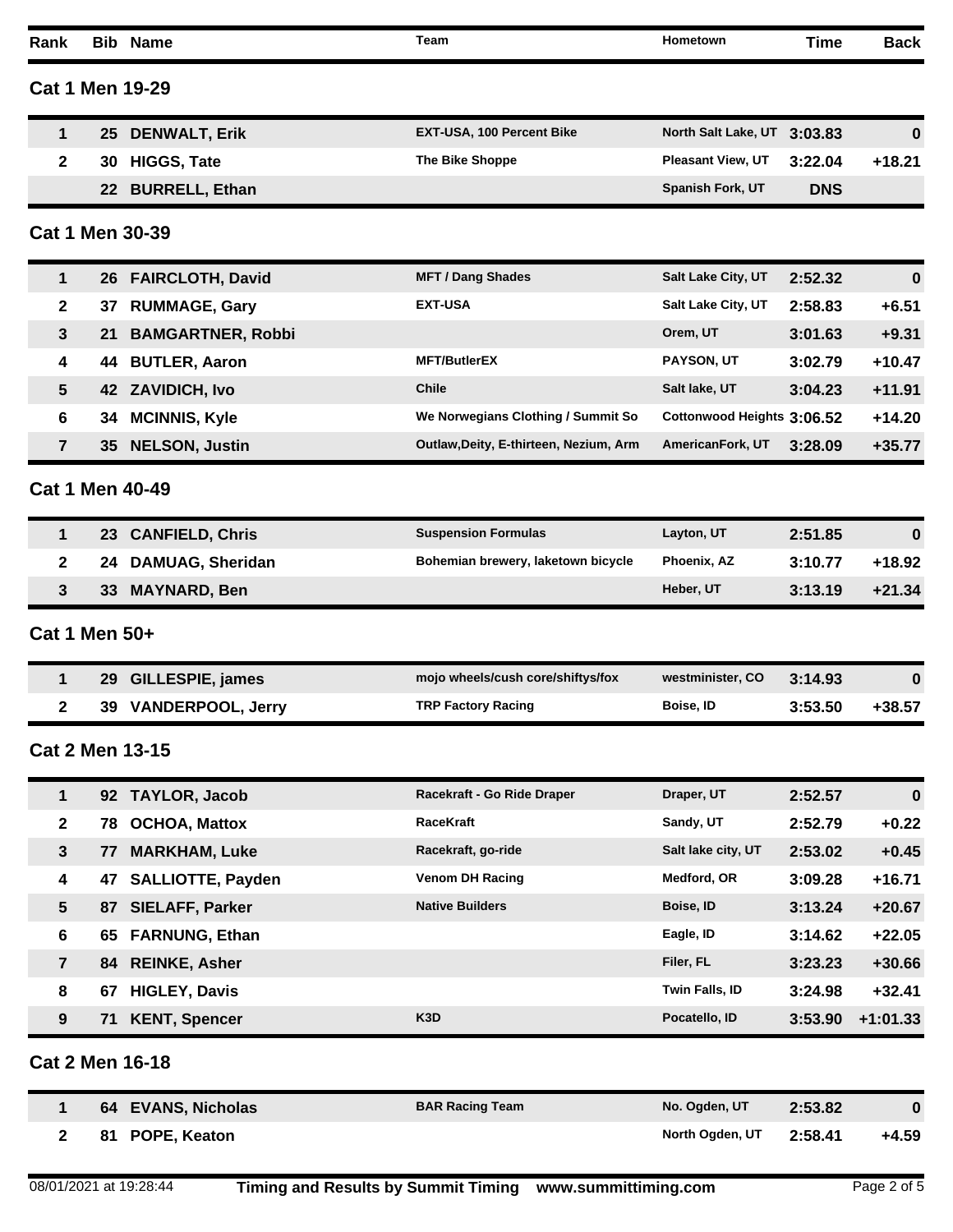| Rank | <b>Bib</b> | <b>Name</b>            | Team                    | <b>Hometown</b>         | <b>Time</b> | <b>Back</b> |
|------|------------|------------------------|-------------------------|-------------------------|-------------|-------------|
| 3    | 82         | <b>PUGMIRE, Danny</b>  | <b>RaceKraft</b>        | Layton, UT              | 2:58.83     | $+5.01$     |
| 4    | 91         | <b>SWEENEY, Bradon</b> | <b>Canfild Bikes</b>    | <b>Saint George, UT</b> | 3:03.69     | $+9.87$     |
|      | 74         | <b>LELITO, Matt</b>    | <b>Racekraft</b>        | Draper, UT              | 3:05.36     | $+11.54$    |
| 6    | 62.        | <b>COATS, Ashton</b>   | <b>Fantom Sports DH</b> | <b>Twin Falls, ID</b>   | 3:17.54     | $+23.72$    |
|      | 69         | <b>HULL, Kody</b>      | <b>BAR</b> racing team  | North Ogden, UT         | 3:17.75     | $+23.93$    |

**Cat 2 Men 19-29**

| $\mathbf 1$    |    | 96 GODFREY, Gavin        | Go Getter, Godfrey Trucking  | Draper, UT               | 2:52.15 | $\bf{0}$ |
|----------------|----|--------------------------|------------------------------|--------------------------|---------|----------|
| $\mathbf{2}$   | 70 | <b>KEARL, Spenser</b>    | <b>MFT Riders</b>            | Sandy, UT                | 2:58.43 | $+6.28$  |
| $\mathbf{3}$   | 89 | <b>STRATE, Darian</b>    |                              | Herriman, UT             | 3:03.93 | $+11.78$ |
| 4              | 98 | <b>ANDERSON, Braydin</b> | <b>MFT</b>                   | Sandy, UT                | 3:05.84 | $+13.69$ |
| 5 <sup>5</sup> |    | 63 CROFT, matthew        | <b>Spuddy Buddies Racing</b> | blackfoot, ID            | 3:06.81 | $+14.66$ |
| 6              | 88 | <b>SORENSON, Jake</b>    |                              | Payson, UT               | 3:07.07 | $+14.92$ |
| $\overline{7}$ | 75 | <b>MADSEN, Colten</b>    |                              | Eagle Mountain, UT       | 3:07.08 | $+14.93$ |
| 8              | 86 | <b>SAMPLES, Colten</b>   |                              | <b>PAYSON, UT</b>        | 3:09.58 | $+17.43$ |
| 9              |    | 83 REEDER, Cohlton       | <b>The Bike Shoppe</b>       | <b>Pleasant view, UT</b> | 3:10.43 | $+18.28$ |
| 10             | 80 | <b>PETERSON, Walker</b>  | <b>Spuddy Buddies Racing</b> | <b>Blackfoot, ID</b>     | 3:12.39 | $+20.24$ |
| 11             |    | 90 SWAINSTON, Jordan     |                              | Draper, UT               | 3:14.49 | $+22.34$ |
| 12             | 60 | <b>BOCANEGRA, Alex</b>   | <b>Clear sight racing</b>    | Ogden, UT                | 3:22.11 | $+29.96$ |
| 13             | 95 | <b>YOUNG, Hunter</b>     | <b>Clear Sight Racing</b>    | Ogden, UT                | 3:22.28 | $+30.13$ |
| 14             | 79 | <b>PETERSON, Trace</b>   | <b>Spuddy Buddies Racing</b> | <b>Blackfoot, ID</b>     | 3:22.88 | $+30.73$ |
| 15             | 61 | <b>COATS, Landon</b>     | <b>Fantom Sports Racing</b>  | Twin Falls, ID           | 3:26.90 | $+34.75$ |
|                |    |                          |                              |                          |         |          |

## **Cat 2 Men 30-39**

|   | 85 ROBINSON, Zachary        | <b>Mexican Freeride Team</b>    | Alma, CO                | 3:05.48 | $\bf{0}$ |
|---|-----------------------------|---------------------------------|-------------------------|---------|----------|
|   | KING, Kyle<br>73            | <b>Fantom Sports DH</b>         | Herriman, UT            | 3:14.52 | $+9.04$  |
| 3 | <b>WILLIAMSON, JJ</b><br>94 | mft                             | Eagle MTN, UT           | 3:16.94 | $+11.46$ |
|   | JONES, Dan<br>99            | <b>MFT</b>                      | Sandy, UT               | 3:24.82 | $+19.34$ |
| 5 | <b>LEMICH, John</b><br>100  | <b>MFT/Suspension Syndicate</b> | <b>Spanish Fork, UT</b> | 3:32.76 | $+27.28$ |

## **Cat 2 Men 40-49**

| Cat 2 Men 50+ |                              |                                   |                       |         |             |  |  |
|---------------|------------------------------|-----------------------------------|-----------------------|---------|-------------|--|--|
| 4             | 72 KENT, Morgan              | K3D                               | Pocatello, ID         | 3:31.48 | $+11.79$    |  |  |
| 3             | <b>FRANDSEN, James</b><br>66 | N/A                               | <b>HURRICANE, UT</b>  | 3:30.14 | $+10.45$    |  |  |
| 2             | 48 SALLIOTTE, Sean           | <b>Venom DH Racing</b>            | Medford, OR           | 3:24.44 | $+4.75$     |  |  |
| 1             | 32 LAMAY, David              | <b>Bikers Edge Kaysville Utah</b> | <b>WEST POINT, UT</b> | 3:19.69 | $\mathbf 0$ |  |  |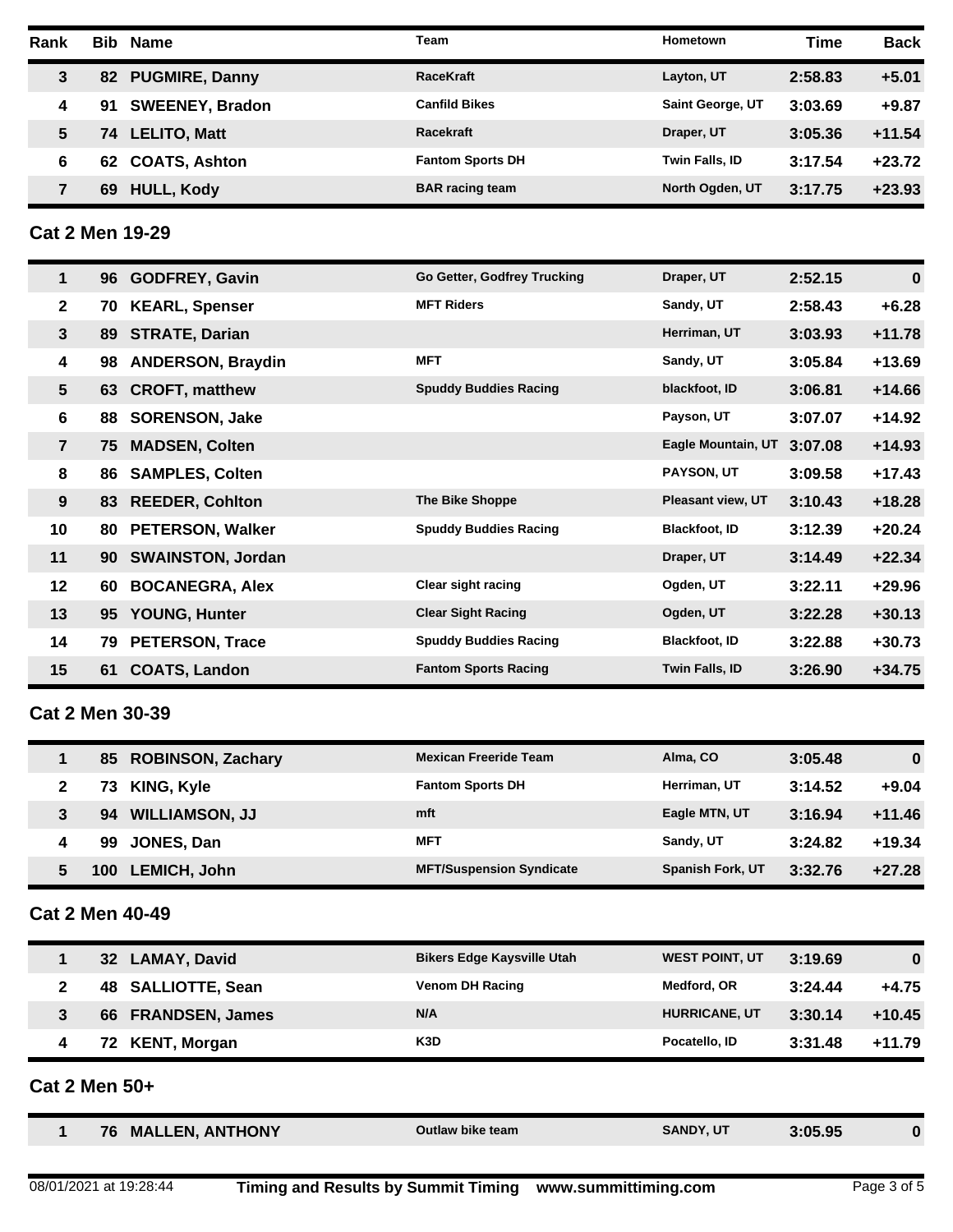**Rank Bib Name Team Hometown Time Back Nov Men 13-15 101 BECKER, Michael Outlaws Park City, UT 3:11.84 0 124 MITCHELL, Julien Ogden, UT 3:19.43 +7.59 138 MORSE, Brycen Outlaw Orem, UT 3:20.93 +9.09 106 CRANER, Milo Kaysville, UT 3:31.73 +19.89 135 WEBBER, Joseph Outlaw MTB Orem, UT 3:32.71 +20.87 107 EVANS, Dallin No. Ogden, UT 3:34.65 +22.81 104 CALL, Dylan Pinedale, WY 3:35.37 +23.53 103 BLONQUIST, Xander Sqwatch Racing Oakley, UT 3:37.34 +25.50 134 VONLINGER II, Blain Hurricane, UT 3:42.14 +30.30 113 HARDY, AJ Outlaw Bike Team Provo, UT 3:51.39 +39.55 137 ZABRISKIE, Ozzy Outlaw Provo, UT 3:57.66 +45.82 141 PAYNE, Carter American Falls, ID 4:02.52 +50.68 132 VANDERPOOL 3, Jerr TRP Factory Racing/Kore North Bikes Boise, ID 4:09.13 +57.29 Nov Men 16-18**

|   | 45 RAMAGE, Logan             |                      | North Ogden, UT     | 3:22.69    | 0        |
|---|------------------------------|----------------------|---------------------|------------|----------|
| 2 | 111 HAIRSTON, Tanner         | <b>WRHS</b>          | Hailey, ID          | 3:36.69    | $+14.00$ |
| 3 | <b>SPEARS, Jorden</b><br>131 | Outlaw               | Sandy, UT           | 3:50.18    | $+27.49$ |
| 4 | 136 ZABRISKIE, Banner        | Outlaw               | Provo, UT           | 3:51.86    | $+29.17$ |
| 5 | 115 HOLCOMB, Rhett           | <b>Outlaw MBT</b>    | Orem. UT            | 4:16.36    | $+53.67$ |
|   | <b>MUZQUIZ, Brady</b><br>125 | <b>Outlaw Racing</b> | <b>Mapleton, UT</b> | <b>DNS</b> |          |

#### **Nov Men 19-39**

| 108 FRYDEL, Corey  |                         | Salt lake city, UT | 3:19.42 | 0          |
|--------------------|-------------------------|--------------------|---------|------------|
| 117 HORTON, Trevor | <b>Bohemian Brewery</b> | Murray, UT         | 3:21.23 | $+1.81$    |
| 110 GRAZIANO, Sean |                         | Eden, UT           | 3:27.79 | $+8.37$    |
| 127 REECE, brenden |                         | orem, UT           | 4:19.80 | $+1:00.38$ |

#### **Nov Men 40+**

| 123 MCELMON, Wayne   | <b>Team Gracie</b> | Kamas, UT                  | 3:47.56 |          |
|----------------------|--------------------|----------------------------|---------|----------|
| 119 KINIKINI, Daniel |                    | Salt Lake City, UT 4:19.68 |         | $+32.12$ |
| 122 MARTINEZ, Samuel |                    | <b>West Valley, UT</b>     | 4:21.35 | $+33.79$ |

#### **Cat 1 Women**

| <b>GRIFFIN, Kalen</b> |                  | Salt Lake City, UT 3:23.23 |         | $\bf{0}$ |
|-----------------------|------------------|----------------------------|---------|----------|
| 46 CZERWINSKI, Leslie | <b>RaceKraft</b> | Draper, UT                 | 3:43.11 | $+19.88$ |